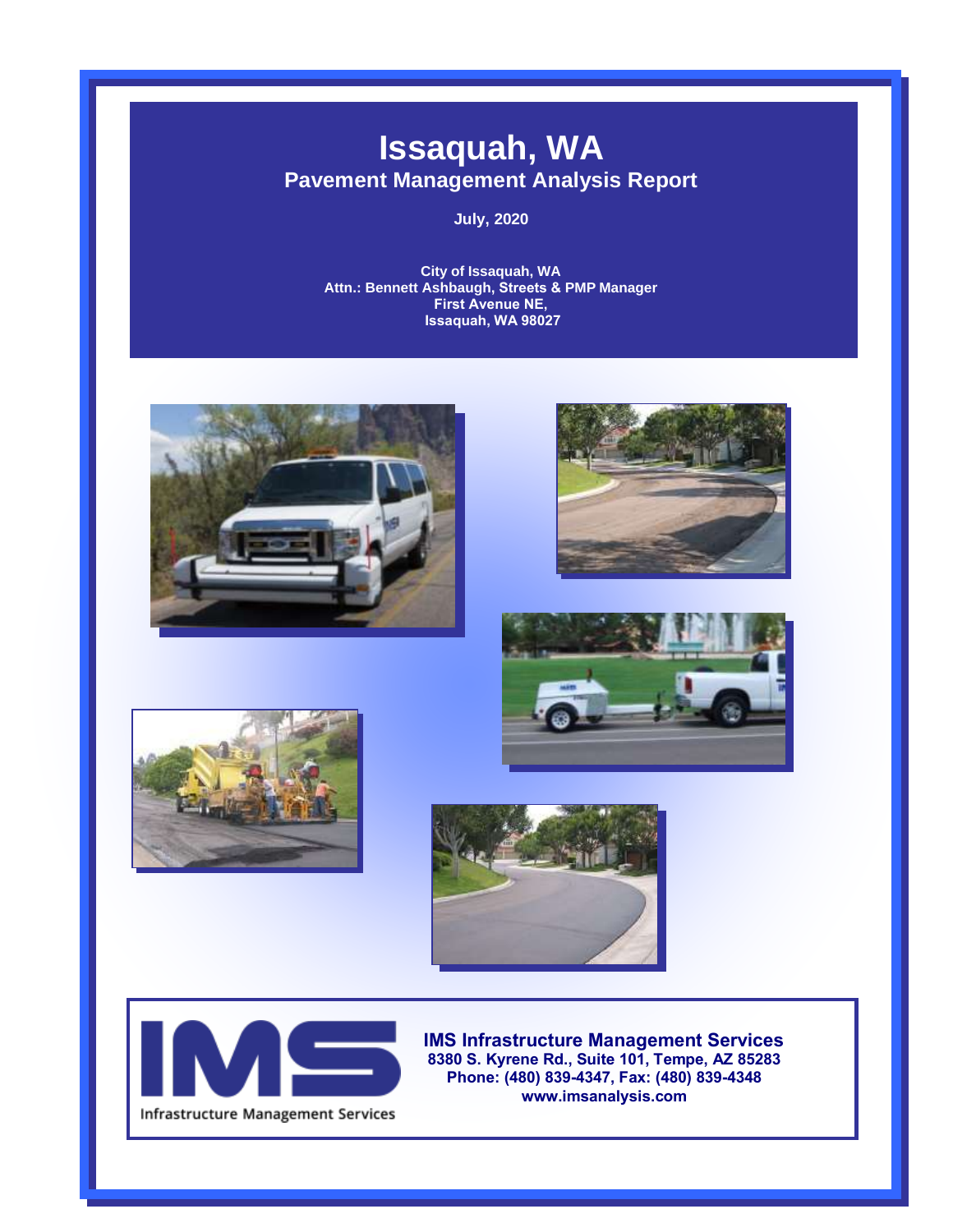## **TABLE OF CONTENTS**

| 1.0 | <b>EXECUTIVE SUMMARY &amp; RECOMMENDATIONS</b>    |                                                             |                |  |  |  |
|-----|---------------------------------------------------|-------------------------------------------------------------|----------------|--|--|--|
| 2.0 | PRINCIPLES OF PAVEMENT MANAGEMENT                 |                                                             |                |  |  |  |
|     | 2.1                                               | <b>Pavement Preservation</b>                                | $\overline{3}$ |  |  |  |
|     | 2.2                                               | <b>Economic Impacts of Maintenance &amp; Rehabilitation</b> | 5              |  |  |  |
| 3.0 | THE PAVEMENT MANAGEMENT PROCESS                   |                                                             |                |  |  |  |
|     | 3.1                                               | <b>Functional Class Review</b>                              | $6\phantom{1}$ |  |  |  |
|     | 3.2                                               | <b>Assembly of Data into Projects</b>                       | 10             |  |  |  |
|     | 3.3                                               | <b>Field Survey Methodology</b>                             | 12             |  |  |  |
| 4.0 | <b>ISSAQUAH SURVEY PAVEMENT CONDITION</b>         |                                                             |                |  |  |  |
|     | 4.1                                               | <b>Understanding The Pavement Condition Index</b>           | 14             |  |  |  |
|     | 4.2                                               | <b>Issaquah Network Condition Imagery</b>                   | 15             |  |  |  |
|     | 4.3                                               | <b>Evaluating the Pavement Quality and Backlog</b>          | 22             |  |  |  |
|     | 4.4                                               | <b>Issaquah Network Condition Distribution</b>              | 23             |  |  |  |
|     | 4.5                                               | <b>Condition By Functional Classification</b>               | 27             |  |  |  |
|     | 4.6                                               | <b>Structural and Load Associated Distress Analysis</b>     | 28             |  |  |  |
| 5.0 | <b>REHABILITATION PLAN AND BUDGET DEVELOPMENT</b> |                                                             |                |  |  |  |
|     | 5.1                                               | Key Analysis Set Points and Pavement Performance Curves     | 30             |  |  |  |
|     | 5.2                                               | <b>Fix All and Annual Estimates</b>                         | 33             |  |  |  |
|     | 5.3                                               | <b>Network Budget Analysis Models</b>                       | 35             |  |  |  |
|     | 5.4                                               | <b>Post Rehabilitation Condition</b>                        | 39             |  |  |  |
|     | 5.5                                               | <b>Issaquah Comparisons to Other Agencies</b>               | 42             |  |  |  |
|     | 5.6                                               | True Cost of Underfunding of a Roadway Network              | 42             |  |  |  |
|     | 5.7                                               | <b>Network Recommendations and Comments</b>                 | 43             |  |  |  |
|     |                                                   |                                                             |                |  |  |  |

### **APPENDED REPORTS Following Page 43**

| Appendix A        | <b>Street Inventory and Condition Summary</b>   |
|-------------------|-------------------------------------------------|
| Appendix B        | \$810K Street Rehabilitation Program by Segment |
| <b>Appendix C</b> | \$810K Street Rehabilitation Program by Year    |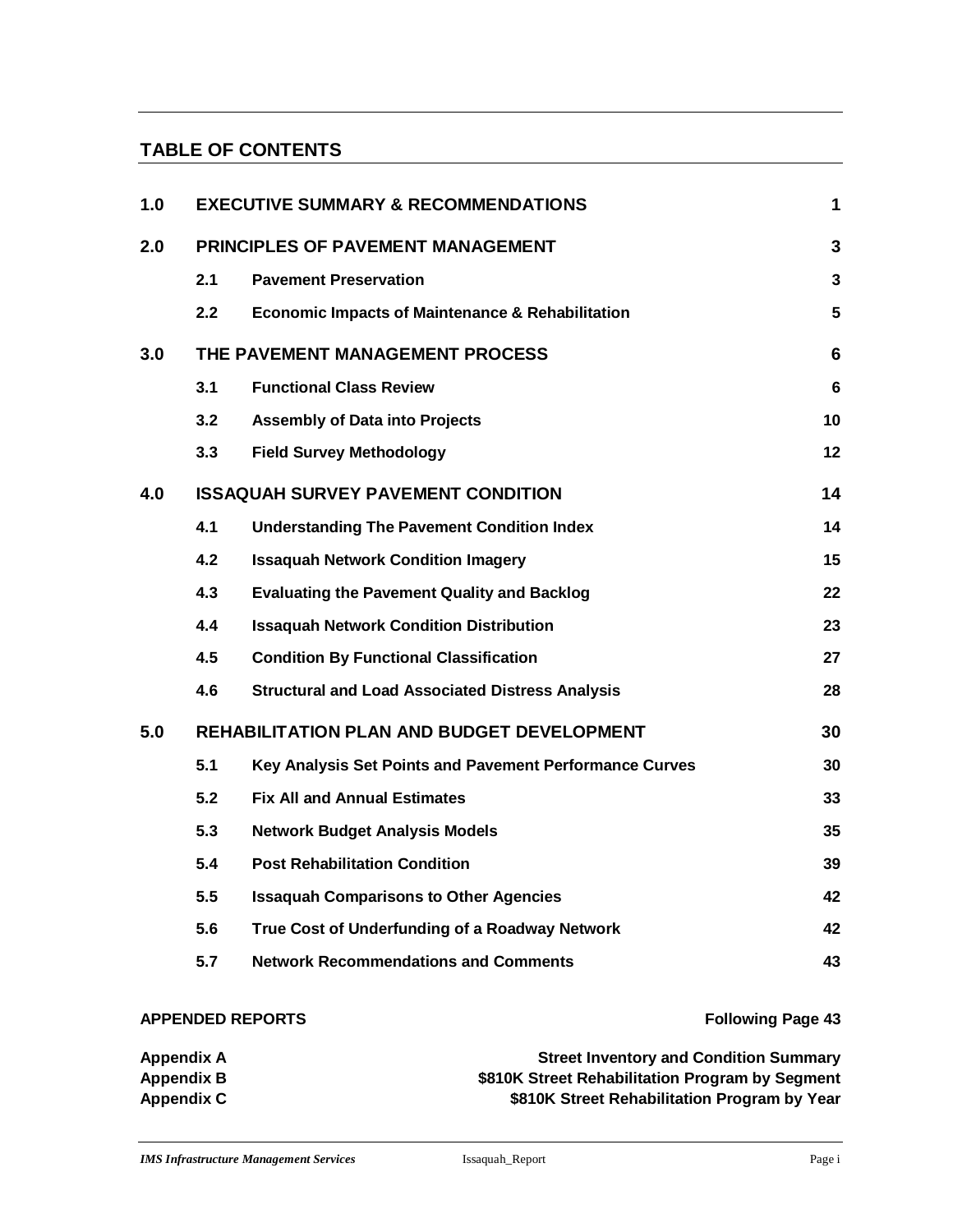**Appendix D Full-Sized Maps**

**APPENDED MAPS Located on Thumb Drive**

**Functional Classification by Segment Pavement Condition Index by Segment Pavement Condition Rating by Segment Using Descriptive Terms Assembled Projects Pavement Condition Rating by Project Using Descriptive Terms \$810K/year Rehab Plan Budget \$810K/year Post Rehab PCI Map**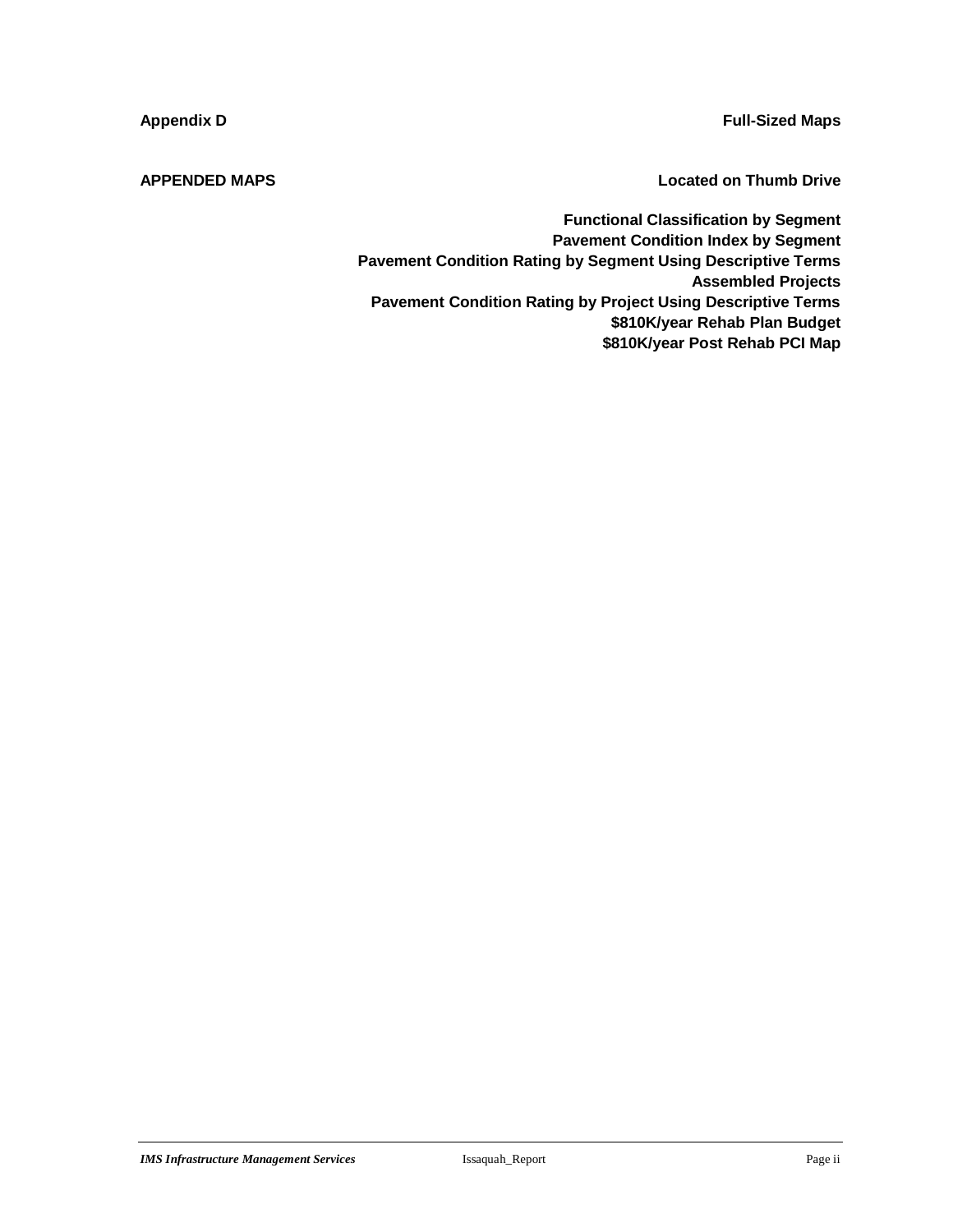| Abbreviation   |                                                                                         |
|----------------|-----------------------------------------------------------------------------------------|
| or Acronym     | Definition                                                                              |
|                |                                                                                         |
| \$k            | Dollars in thousands (\$,000)                                                           |
| \$M            | Dollars in millions                                                                     |
| %SP            |                                                                                         |
|                | Percent Spreadability - component of deflection analysis                                |
| АC             | Asphalt Concrete - asphalt streets, flexible pavements, also know n as ACP              |
| ACP            | Asphalt Concrete Pavement - asphalt streets, flexible pavements, also known as AC       |
| ART            | Arterial roadw ay functional classification                                             |
| ASTM           | American Society of Testing Methods                                                     |
| Avg            | Average                                                                                 |
| <b>BCI</b>     | Base Curvature Index - component of deflection analysis                                 |
| <b>Brk</b>     | Break                                                                                   |
|                |                                                                                         |
| CAL            | Coarse Aggregate Loss                                                                   |
| <b>CDV</b>     | Corrected Deduct Value - part of the ASTM D6433 PCI calculation                         |
| COL            | Collector roadw ay functional classification                                            |
| Crk            | Crack                                                                                   |
| <b>DefICON</b> | Deflection Condition - structural load analysis based on traffic loading and deflection |
| <b>DMD</b>     | Dynamic Maximum Deflection - temperature corrected deflection                           |
| Dvdd Slab      | Divided Slab                                                                            |
| DynaCON        | Dynamic Condition - structural layer analysis                                           |
|                |                                                                                         |
| ft or FT       | Foot                                                                                    |
| ft2 or $FT2$   | Square foot                                                                             |
| FunCL          | <b>Functional Classification</b>                                                        |
| <b>FWD</b>     | Falling w eight deflectometer                                                           |
| GCI            | <b>Gravel Condition Index</b>                                                           |
| GFP            | Good - Fair - Poor                                                                      |
| <b>GIS</b>     | Geographic Information System                                                           |
| GISID          | GIS segment identification number                                                       |
| H&V            | Horizontal and Vertical                                                                 |
| ΙRΙ            | International Roughness Index                                                           |
|                |                                                                                         |
| Jt             | Joint                                                                                   |
| L&T            | Longitudinal and Transverse                                                             |
| LAD            | Load associated distress                                                                |
| LOC            | Local roadw ay functional classification - same as RES                                  |
| LOG            | Lip of Gutter                                                                           |
| m              | Metre or meter                                                                          |
| м              | Moderate                                                                                |
| m <sub>2</sub> | square metre or square meter                                                            |
| MART           | Major arterial roadw ay functional classification                                       |
| Max            | Maximum                                                                                 |
|                |                                                                                         |
| MaxDV          | Maximum Deduct Value                                                                    |
| <b>MCOL</b>    | Major collector roadw ay functional classification                                      |
| mi or Mi       | Mile                                                                                    |
| Min            | Minimum                                                                                 |
| MnART          | Minor arterial roadw ay functional classification                                       |
| <b>MnCOL</b>   | Minor collector roadw ay functional classification                                      |
| <b>MOD</b>     | Moderate                                                                                |
| NLAD           | Non-load associated distress                                                            |
| OCI            |                                                                                         |
|                | Overall condition index, also know n as PCI                                             |
| Olay           | Overlay                                                                                 |
| <b>PART</b>    | Primary arterial roadw ay functional classification                                     |
| Pavetype       | Pavement Type                                                                           |
| <b>PCC</b>     | Portland Cement Concrete - concrete streets                                             |
| PCI            | Pavement Condition Index - generic term for OCI                                         |
| R&R            | Remove and replace                                                                      |
| RART           | Rural arterial roadw ay functional classification                                       |
| <b>PWF</b>     | Priority Weighting Factor                                                               |
| Recon          | Reconstruction                                                                          |
| Rehab          | Rehabilitation                                                                          |
|                |                                                                                         |
| RES            | Local roadw ay functional classification - same as LOC                                  |
| RI or RCI      | Roughness Index                                                                         |
| S              | Strong                                                                                  |
| SART           | Secondary arterial roadw ay functional classification                                   |
| SCI            | Surface Curvature Index - componenent of deflection analysis                            |
| SDI            | Surface Distress Index                                                                  |
| SI             | Structural Index                                                                        |
| STA            | Station or chainage                                                                     |
| Surf Trtmt     | Surface Treatment                                                                       |
| TDV            | <b>Total Deduct Value</b>                                                               |
| W              | Weak                                                                                    |
|                |                                                                                         |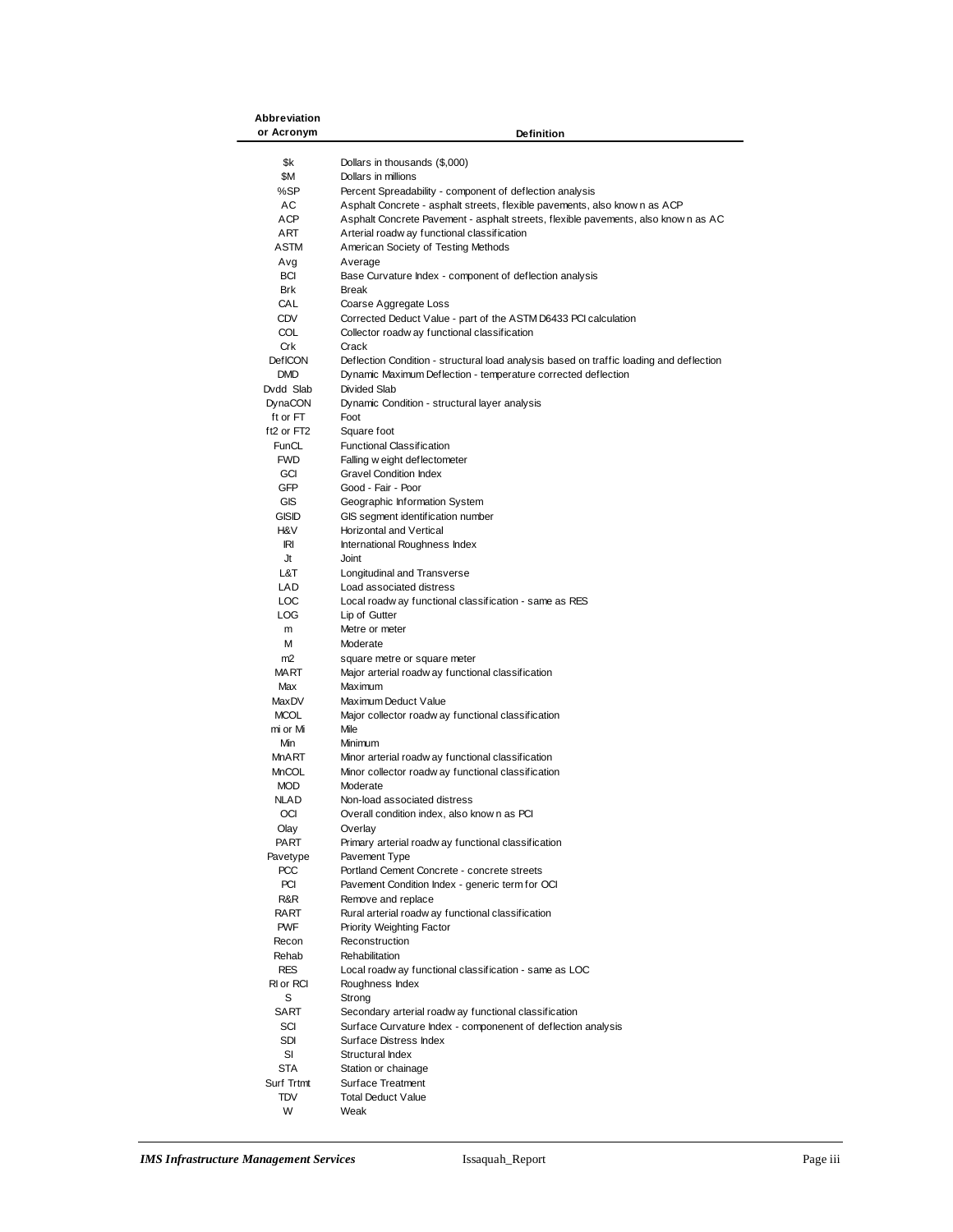## <span id="page-4-0"></span>**1.0 EXECUTIVE SUMMARY & RECOMMENDATIONS**

#### **PROJECT SUMMARY**

In 2019 IMS Infrastructure Management Services, LLC (IMS) was contracted by the City of Issaquah to conduct a pavement condition assessment and analysis update on approximately 113 centerline miles of City maintained asphalt and concrete roadways alike.

IMS mobilized their Laser Road Surface Tester (RST) to conduct an objective assessment using industry standard pavement distress protocols such as those found in ASTM D6433-11. The City's network average Pavement Condition Index was found to be a 70 and the City's backlog (roads below a PCI of 40) was at nearly 0%. *See section 4 for more information*



## **City of Issaquah, WA Network Valuation (Asset, \$M, %)**

#### **Figure 1- Replacement Value of Roadway Network**

As seen in **Figure 1**, Issaquah has just over 113 centerline miles of roadway, encompassing over 2M square yards of pavement surfacing, which is predominantly asphalt. At an average replacement cost for a typical roadway just over \$1M per mile, not including the value of the land, the City has over \$144.9M invested in its paved roadway network.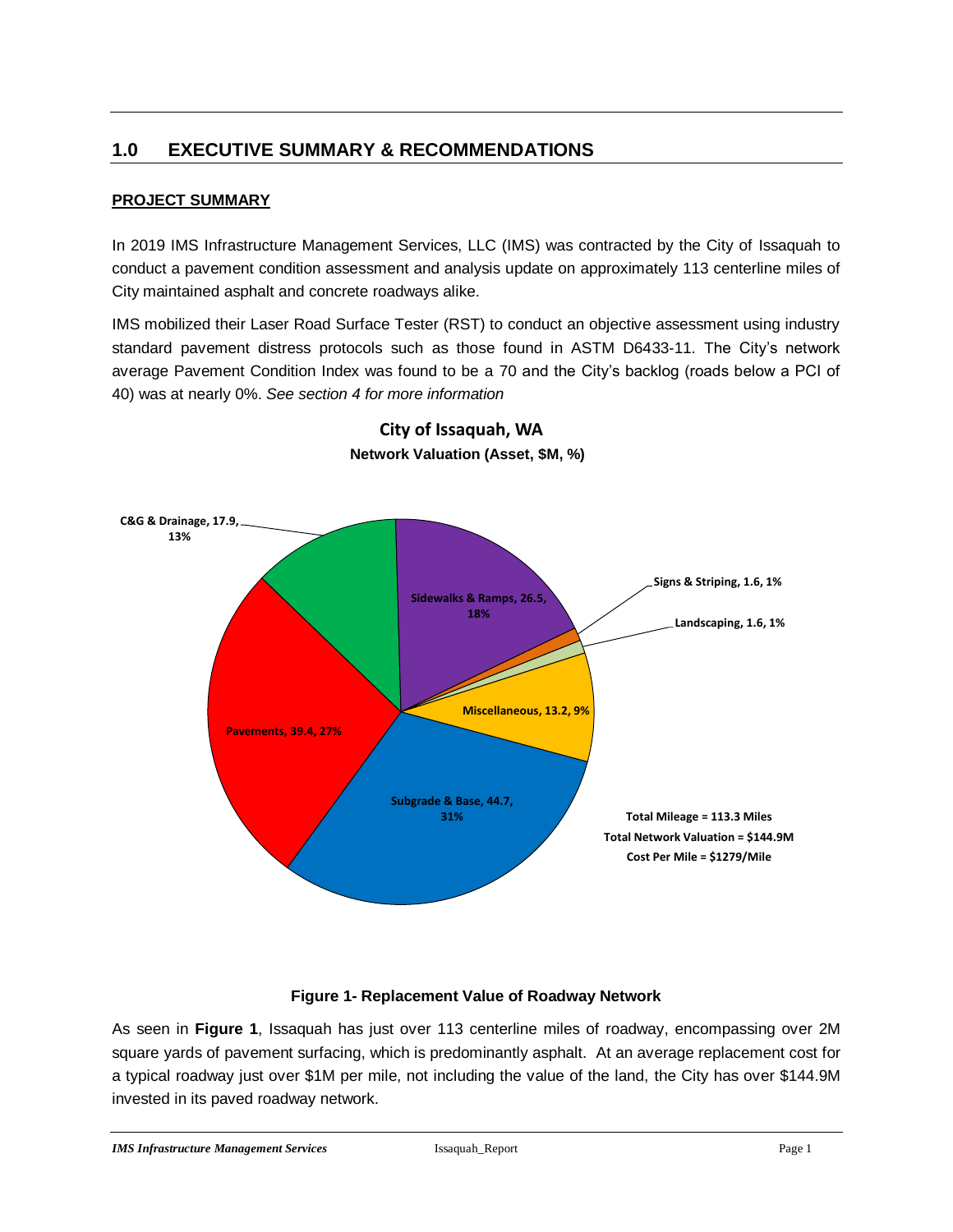#### **SUMMARY METRICS OF HEALTH**

**Pavement Condition Index (PCI)** – The PCI score is a ranking assessment on the overall health of a pavement segment on a scale of 0 to 100. The network average PCI is a good global indicator of a network's overall health. *(Explained in section 4)*

**Percent of Excellent Roads** – Roads with a condition category of Excellent are those that score between a PCI of 85 to 100.

**Backlog** –Backlog is the Very Poor and Poor roads (between a PCI of 0 and 40) that represent a portion of the network in need of extensive rehabilitation such as full and partial reconstruction. Using sound pavement management and finance principles, a very healthy network will have a backlog of 10% or less.

*Issaquah met two out of three of the metrics for evaluating the quality of its roadway network.*

- $\checkmark$  Issaquah's network average pavement condition score is above the national average currently seen by IMS of 60 to 65, with the City's average scoring a 70.
- $\circ$  The number of streets rated Excellent is below the minimum recommended target of 15% at 10.8%
- $\checkmark$  The backlog amount is below the average value of 12% at nearly 0%.

#### **BUDGET SCENARIOS**

#### *See section 5 for more information*

The current annual budget for Issaquah is \$810K per year dedicated to pavement preservation and rehabilitation. This will grow the backlog to 5% while lowering the average PCI to a 63 over 5 years. Please note this number is an annual budget average across all 5 years of the analysis horizon.

#### **EXECUTIVE SUMMARY CONCLUSION**

The Issaquah network has an average PCI of 70 and a backlog of 0.4%, with most of the network landing in the Very Good PCI range. With the City's existing budget, the network conditions will continue to deteriorate into the low 60s PCI range and backlog will grow over time. The city may consider investing closer to the steady state level of \$3.5M annually in order to preserve the current level of service to the community.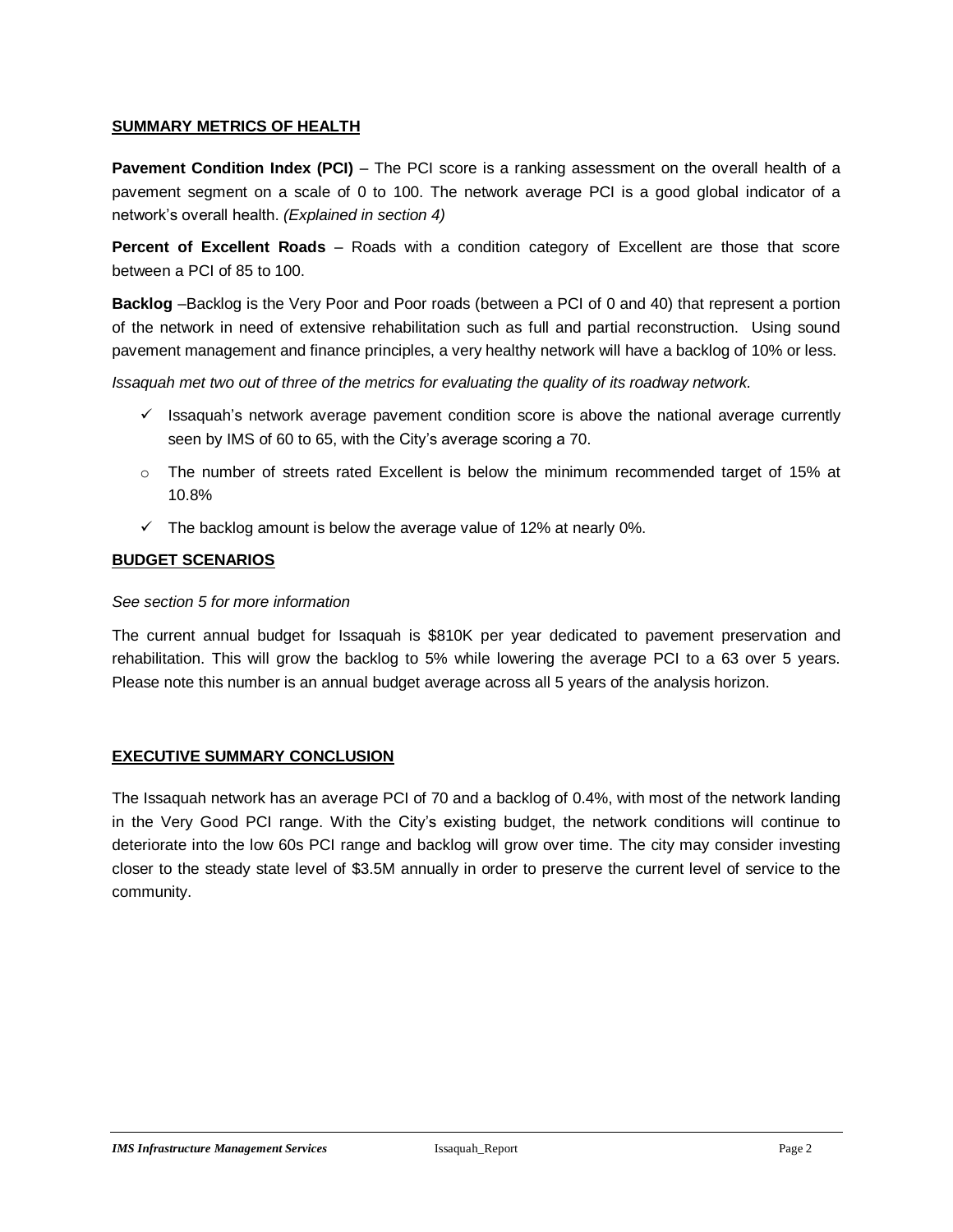## <span id="page-6-0"></span>**2.0 PRINCIPLES OF PAVEMENT MANAGEMENT**

### <span id="page-6-1"></span>**2.1 PAVEMENT PRESERVATION**

Preservation of existing roads and street systems has become a major activity for all levels of government. Because municipalities must consistently optimize the spending of their budgets, funds that have been designated for pavement must be used as effectively as possible. The best method to obtain the maximum value of available funds is through the use of a pavement management system.

*Pavement management is the process of planning, budgeting, designing, evaluating, and rehabilitating a pavement network to provide maximum benefit with available funds.*

A pavement management system is a set of tools or methods that assist decision makers in finding optimal strategies for providing and maintaining pavements in a serviceable condition over a given time period. The intent is to identify the optimum level of long-term funding to sustain the network at a predetermined level of service while incorporating local conditions and constraints.



**Figure 2 – Pavement Deterioration and Life Cycle Costs**

As shown as **Figure 2**, the streets that are repaired while in good condition will cost less over their lifetime than those left to deteriorate to a poor condition. Without an adequate routine pavement maintenance program, streets require more frequent reconstruction, thereby costing millions of extra dollars.

The key to a successful pavement management program is to develop a reasonably accurate performance model of the roadway, and then identify the optimal timing and rehabilitation strategy. The resultant benefit of this exercise is realized by the long term cost savings and increase in pavement quality over time. As illustrated in **Figure 2,** pavements typically deteriorate rapidly once they hit a specific threshold. A \$1 investment after 40% lifespan is much more effective than deferring maintenance until heavier overlays or possibly reconstruction are required just a few years later.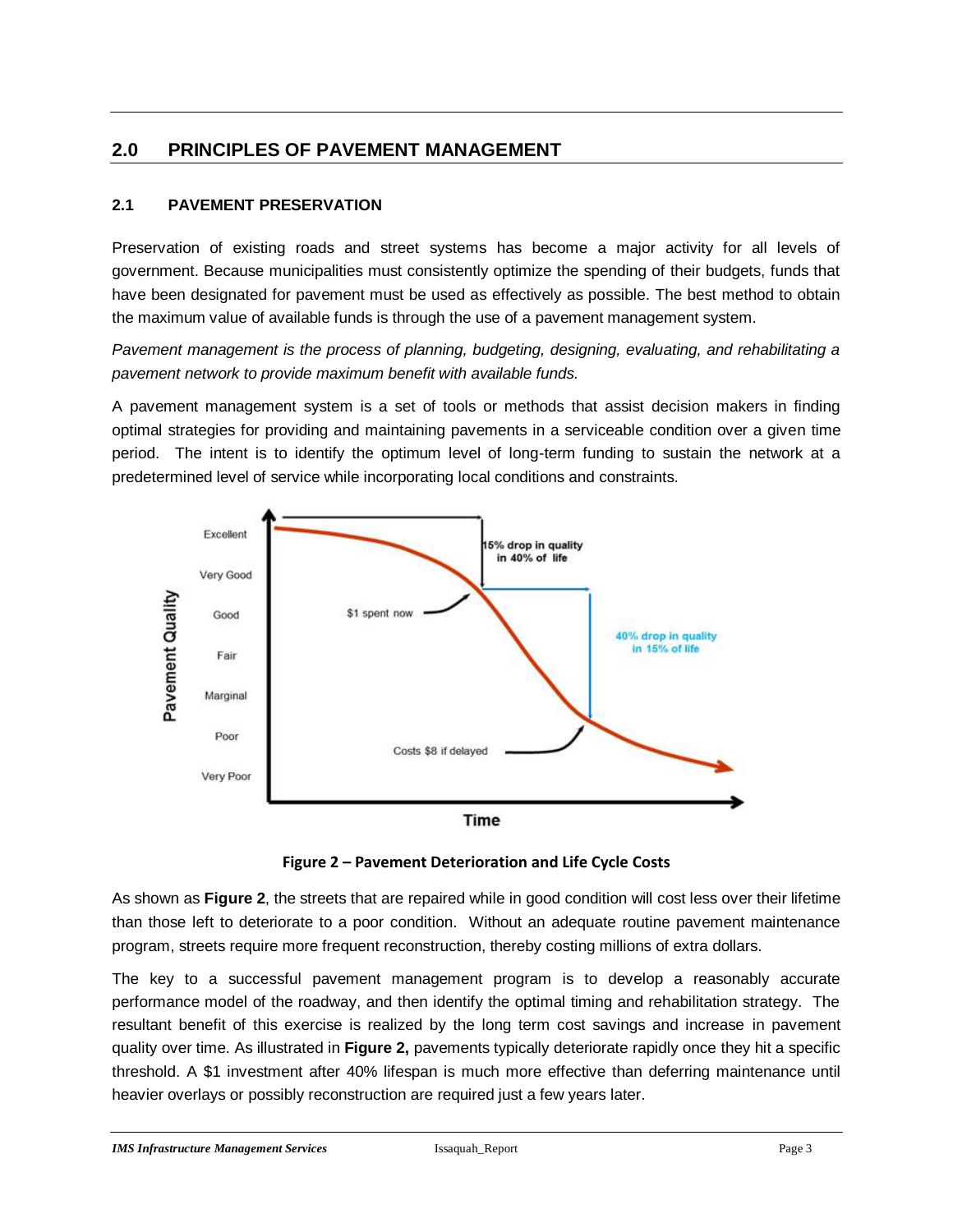Once implemented, an effective pavement information management system can assist agencies in developing long-term rehabilitation programs and budgets. The key is to develop policies and practices that delay the inevitable total reconstruction for as long as practical yet still remain within the target zone for cost effective rehabilitation. That is, as each roadway approaches the steepest part of its deterioration curve, apply a remedy that extends the pavement life, at a minimum cost, thereby avoiding costly heavy overlays and reconstruction. **Figure 3** illustrates the concept of extending pavement life through the application of timely rehabilitations.



**Time** 

**Figure 3 – Pavement Life Cycle Curve**

Ideally, the lower limit of the target zone shown in **Figure 3** would have a minimum PCI value in the 60 to 70 range to keep as many streets as possible requiring a thin overlay or less. The upper limit would tend to fall close to the higher end of the Very Good category – that is a pavement condition score approaching 85. Other functions of a pavement management system include assessing the effectiveness of maintenance activities, new technologies, and storing historical data and images.

For Issaquah, a prioritization methodology based on pavement condition, pavement materials, functional class, and strength rating was used to analyze the network condition and develop the proposed 5 year rehabilitation plan.

The analysis methodologies and data collection technologies were based on *ASTM D6433 Standard Practice for Roads and Parking Lots Pavement Condition Index Surveys* (hereinafter ASTM D6433) for assessment of pavement surface condition and the International Roughness Index (IRI) for quantification of pavement roughness on all City streets. These measurements of pavement quality are combined to form an overall 0 to 100 Pavement Condition Index (PCI), with 100 being the best.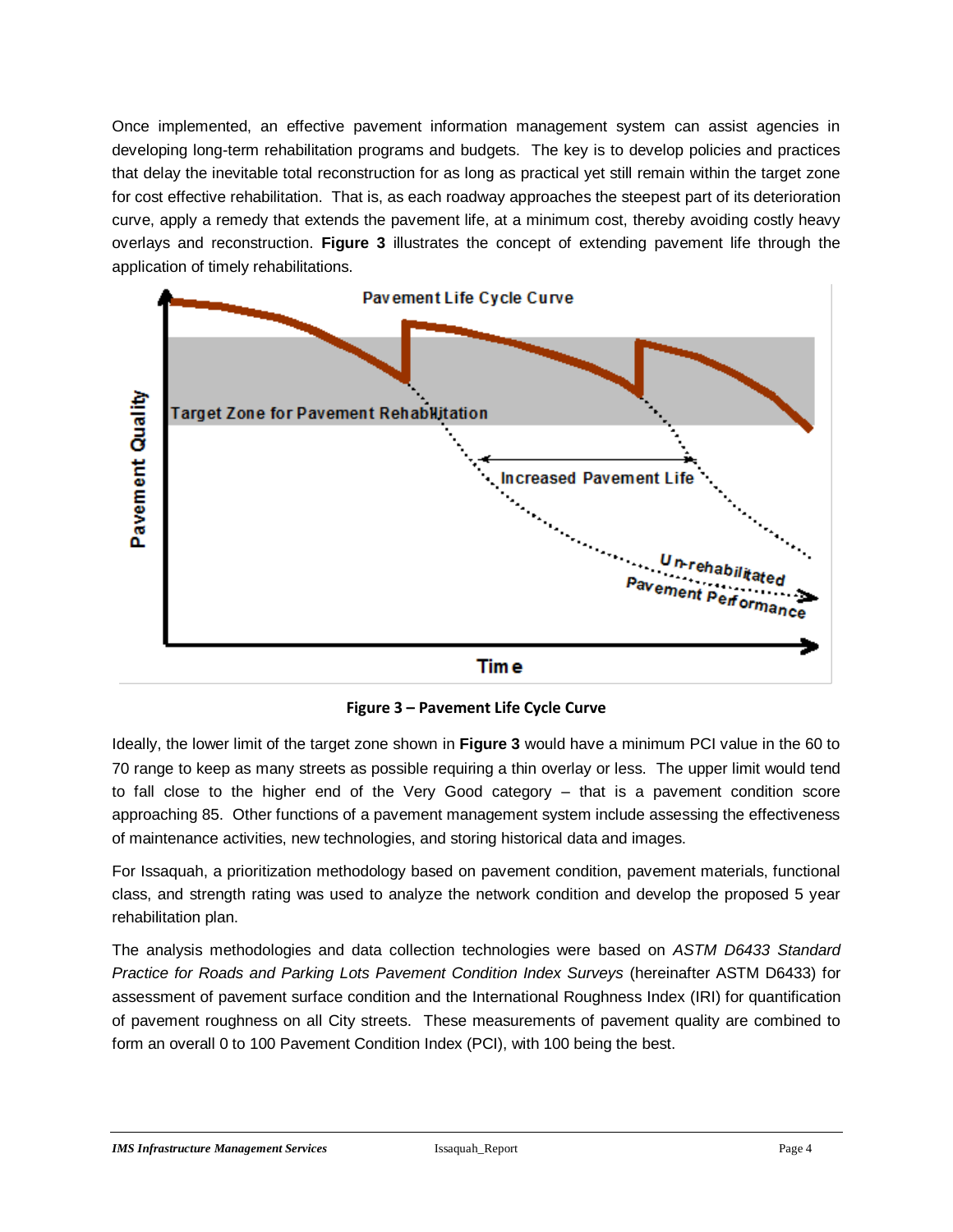#### <span id="page-8-0"></span>**2.2 ECONOMIC IMPACTS OF MAINTENANCE & REHABILITATION**

The role of the street network as a factor in the City's well-being cannot be overstated. In the simplest of terms, roadways form the economic backbone of a community. They provide the means for goods to be exchanged, commerce to flourish, and commercial enterprises to generate revenue. As such, they are an investment to be maintained.

The overall condition of an agency's infrastructure and transportation network is a key indicator of economic prosperity. Roadway networks, in general, are one of the most important and dynamic sectors in the global economy. They have a strong influence on not only the economic well-being of a community, but a strong impact on quality of life. Well-maintained road networks experience multiple socioeconomic benefits through greater labor market opportunities and decreasing income gap.

As a crucial link between producers and their markets, quality road networks ensure straightforward access to goods and drive global and local economies. Likewise, higher network quality has a strong correlation to improvements in household consumption and income. Roads also act as a key element to social cohesion by acting as a median for integration of bordering regions. This social integration promotes a decreased gap in income along with diversity and a greater sense of community that can play a large role in decreasing rates of poverty.

Conversely, deterioration of roads can have adverse effects on a community and may bring about important and unanticipated welfare effects that the governments should be aware of when cutting transportation budgets. Poor road conditions increase fuel and tire consumption while shortening intervals between vehicle repair and maintenance. In turn, these roads result in delayed or more expensive deliveries for businesses and consumers. Economic effects of poor road networks, such as time consuming and costly rehabilitation, can be reduced if a proactive maintenance approach is successfully implemented. To accomplish this, a pavement assessment and analysis should be completed every few years in an effort update the budget models and rehabilitation plans. As shown below, the IMS Laser Road Surface Tester (featured in **Figure 4**) was mobilized to Issaquah to conduct an objective survey.



**Figure 4 – Laser Road Surface Tester (RST)**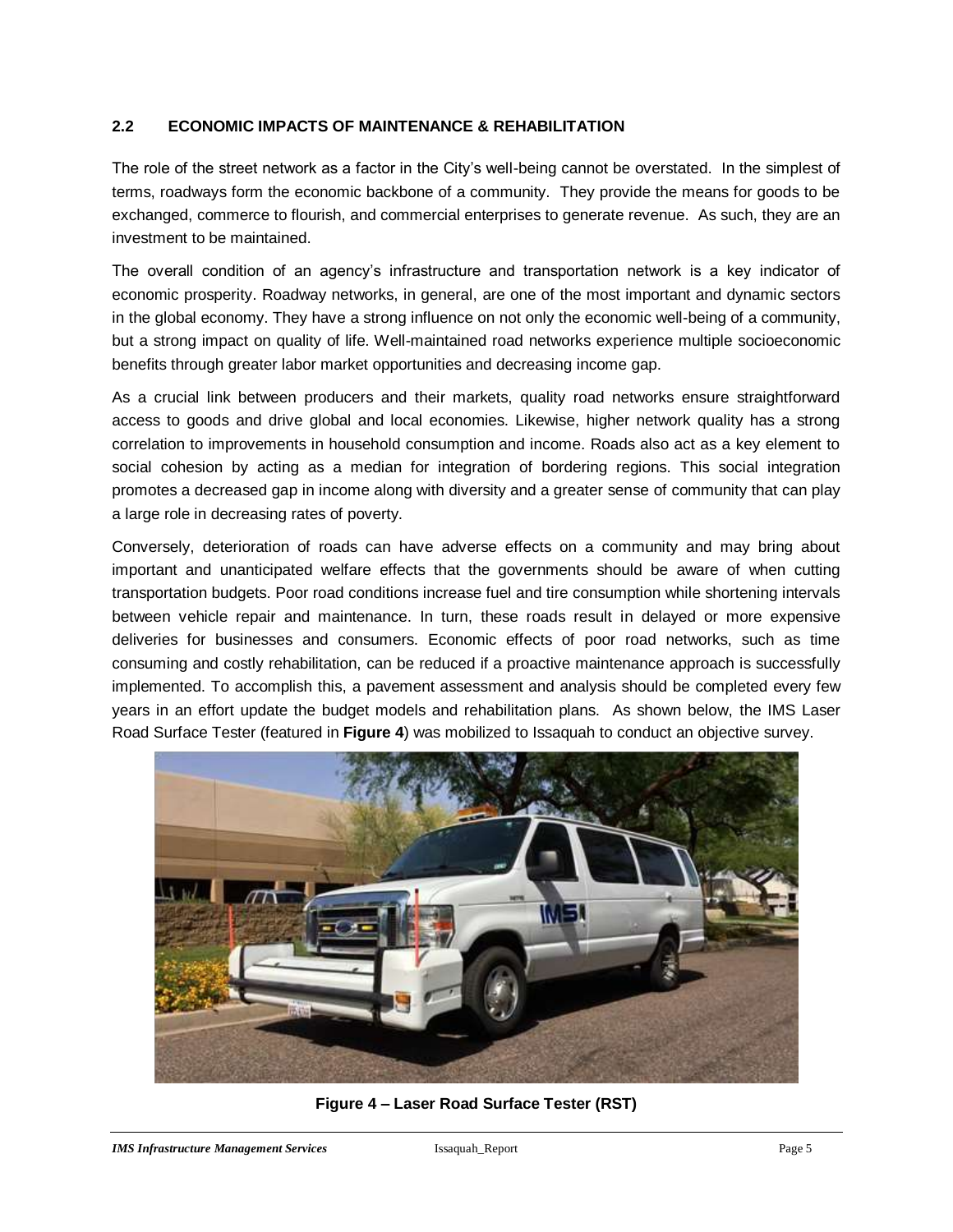## <span id="page-9-0"></span>**3.0 THE PAVEMENT MANAGEMENT PROCESS**

### <span id="page-9-1"></span>**3.1 FUNCTIONAL CLASS REVIEW**

As part of the scope of this assignment, the functional classification designations currently used in the Issaquah pavement management program were adopted for their use in the pavement analysis.

Although there is no uniform standard for classifying pavement into functional classes, The Federal Highway Administration (FHWA), American Public Works Association (APWA) and Institute of Transportation Engineers (ITE) offer some broad guidelines on how to assign classifications that were followed in this study.

The City's functional classification definitions used in the assessment are as follows:

- **1. Principal Arterial (PART)** all cross City corridors consisting of 2 to 4 or more lanes, generally spaced at 1 mile intervals with daily traffic counts generally exceeding 20,000 vehicles per day. Major cross City corridors with a landscaped median were also assigned to Principal Arterials.
- **2. Minor Arterial (MnART)**  Continuous and discontinuous cross city and inter-district corridors that are 2 to 4 lanes across and generally have a centerline stripe or a designated bus route. The ADT generally falls in the 10,000 to 20,000 vehicle per day range. They are typically spaced on the ½ or ¼ mile section line and on occasion, may have a short non-landscaped median.
- **3. Collector (COL)** Continuous and discontinuous cross City and inter-district corridors that are 2 to 4 lanes across and generally have a centerline stripe or a designated bus route. The ADT generally falls in the 1,000 to 10,000 vehicle per day range. They are typically spaced on the ½ or ¼ mile section line and on occasion, may have a short non-landscaped median. Major collectors are also assigned to streets segments leading to, or adjacent to, a major traffic generator site such as a regional shopping complex. Collectors form the entrance to communities and may have a decorative landscaped median of short duration.
- **4. Local (LOC)**  These are the majority of the street segments consisting of all residential roads not defined above or as industrial/commercial.

The paved roadway network consists of 4 functional classes, covering approximately 113 miles of pavement. The average pavement condition index (PCI) of the roadway network is a 70 and the network's primary pavement type is asphalt. The following table and **Figure 5** summarize the functional classification splits within the system.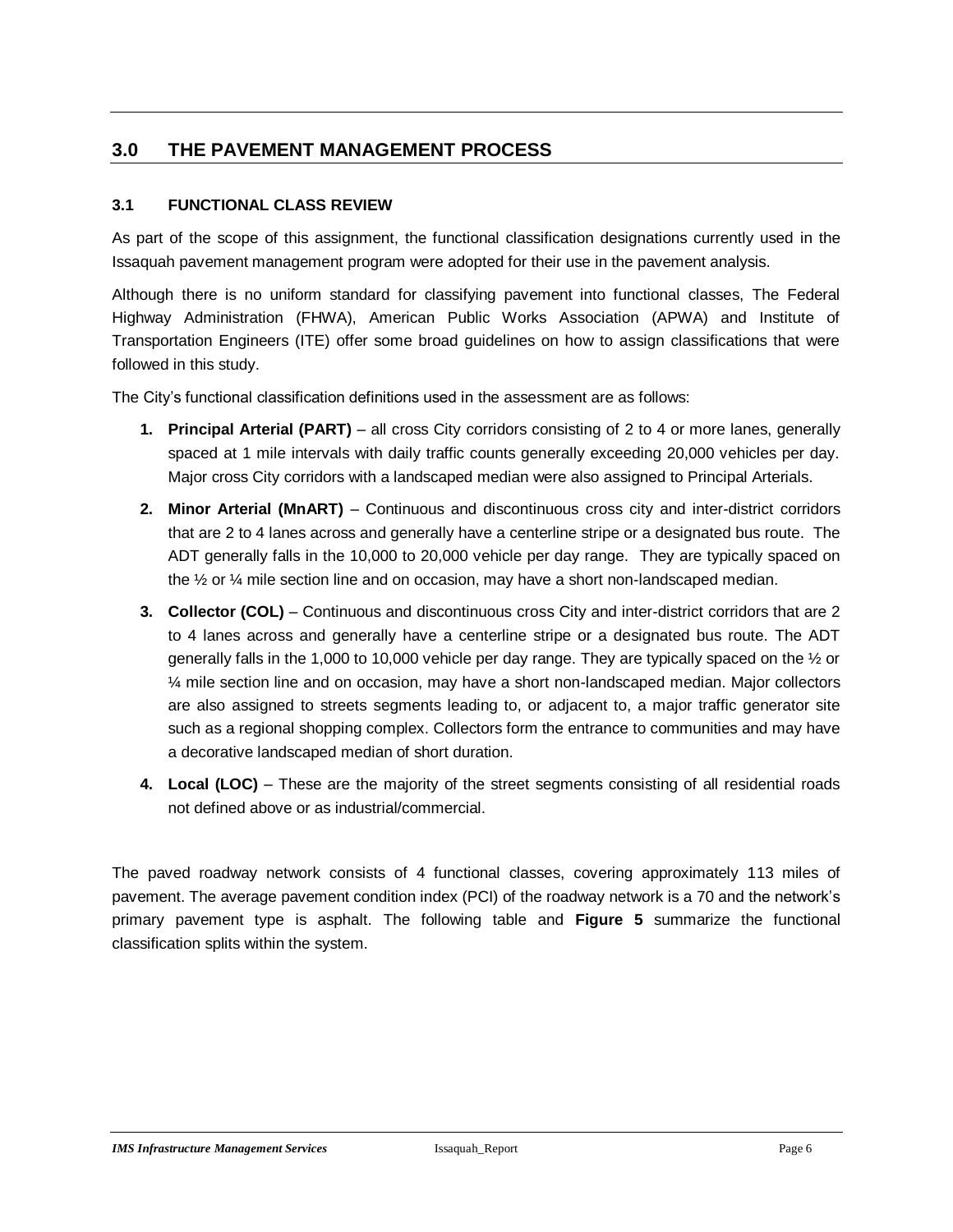## City of Issaquah, WA **Network Summary by Functional Class**

|                                   | Pavetype    | Network   | Principal Arte | Minor Arterial                        | Collector | Local     |
|-----------------------------------|-------------|-----------|----------------|---------------------------------------|-----------|-----------|
| Segment (Block) Count             | All Streets | 1376      | 106            | 68                                    | 146       | 991       |
|                                   | Asphalt     | 1330      | 104            | 67                                    | 144       | 952       |
|                                   | Concrete    | 46        | 2              | 1                                     | 2         | 39        |
| Network Length (ft):              | All Streets | 598,305   | 78,208         | 53,629                                | 73,383    | 368,357   |
|                                   | Asphalt     | 584,636   | 77,688         | 51,905                                | 71,374    | 359,245   |
|                                   | Concrete    | 13,669    | 520            | 1,724                                 | 2,009     | 9,112     |
| Network Length (mi):              | All Streets | 113.3     | 14.8           | 10.2                                  | 13.9      | 69.8      |
|                                   | Asphalt     | 110.7     | 14.7           | 9.8                                   | 13.5      | 68.0      |
|                                   | Concrete    | 2.6       | 0.1            | 0.3                                   | 0.4       | 1.7       |
| Average Width (ft):               | All Streets | 31.8      | 52.2           | 39.6                                  | 34.8      | 26.8      |
|                                   | Asphalt     | 31.8      | 52.1           | 39.9                                  | 33.9      | 27.0      |
|                                   | Concrete    | 31.4      | 77.7           | 29.4                                  | 65.1      | 22.1      |
| Network Area (yd2):               | All Streets | 2,112,795 | 453,887        | 235,857                               | 283,614   | 1,098,415 |
|                                   | Asphalt     | 2,065,108 | 449,397        | 230,225                               | 269,082   | 1,076,021 |
|                                   | Concrete    | 47,687    | 4,490          | 5,632                                 | 14,532    | 22,394    |
| <b>Current Pavement Condition</b> | All Streets | 70        | 63             | 66                                    | 69        | 75        |
| Index (CPCI)                      | Asphalt     | 70        | 63             | 66                                    | 69        | 75        |
| 12/6/19                           | Concrete    | 76        | 90             | 67                                    | 75        | 75        |
| Pavement Condition Index          | All Streets | 71        | 64             | 67                                    | 70        | 75        |
| (Surveyed PCI)                    | Asphalt     | 71        | 63             | 67                                    | 69        | 75        |
|                                   | Concrete    | 76        | 90             | 68                                    | 76        | 76        |
| Current Backlog (%)               | All Streets | 0         |                | Percentage of Network with a PCI < 40 |           |           |
| Current Network Index             | All Streets | 70        |                | Managable Network Index               |           |           |
| Surface Distress Index (SDI)      | All Streets | 67        | 49             | 58                                    | 64        | 78        |
| 12/6/19                           | Asphalt     | 67        | 48             | 57                                    | 63        | 78        |
|                                   | Concrete    | 82        | 94             | 77                                    | 80        | 82        |
| Roughness Index (RI)              | All Streets | 71        | 78             | 75                                    | 68        | 68        |
| 12/6/19                           | Asphalt     | 71        | 78             | 75                                    | 68        | 68        |
|                                   | Concrete    | 66        | 82             | 67                                    | 68        | 62        |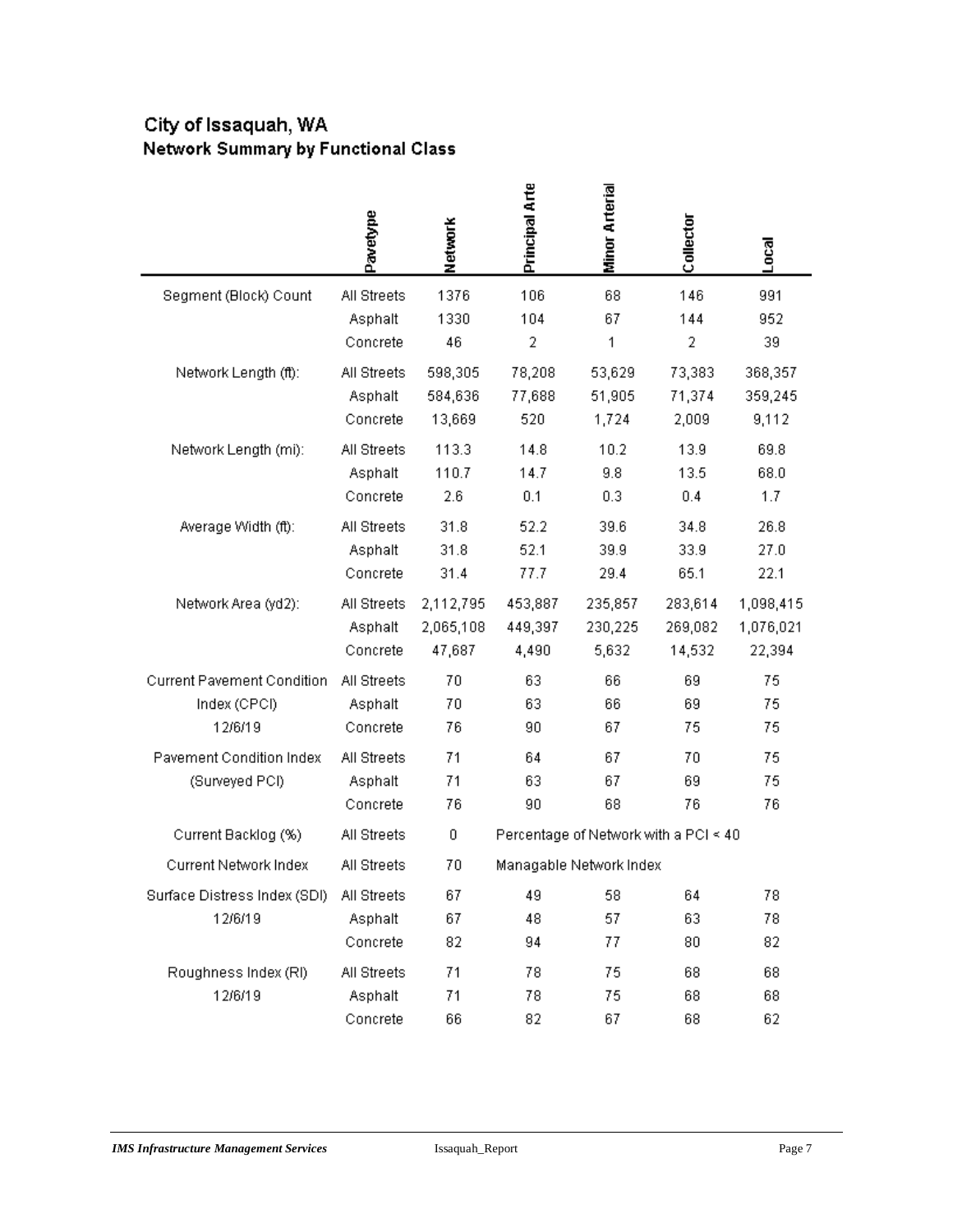

**Figure 5 – Functional Class Distribution by Mileage**

The amount of streets classified as Local falls slightly below the typical distribution of other networks recently surveyed by IMS. Typically, 12% to 18% of a network falls in the collector category with 62% to 75% of the segments being categorized as locals. In Issaquah, the amount of local roads is slightly lower than the standard averages, while the segments classified as Major and Minor Arterials is slightly higher. This simply indicates that the City of Issaquah may be responsible for maintaining more square yards of pavement than other agencies of similar mileage and/or population.

As discussed later in this report, the functional classifications also play a critical role in the rehabilitation candidate selection process as Arterials are generally given preference over other rehab candidates due to their higher traffic counts and steeper deterioration curves.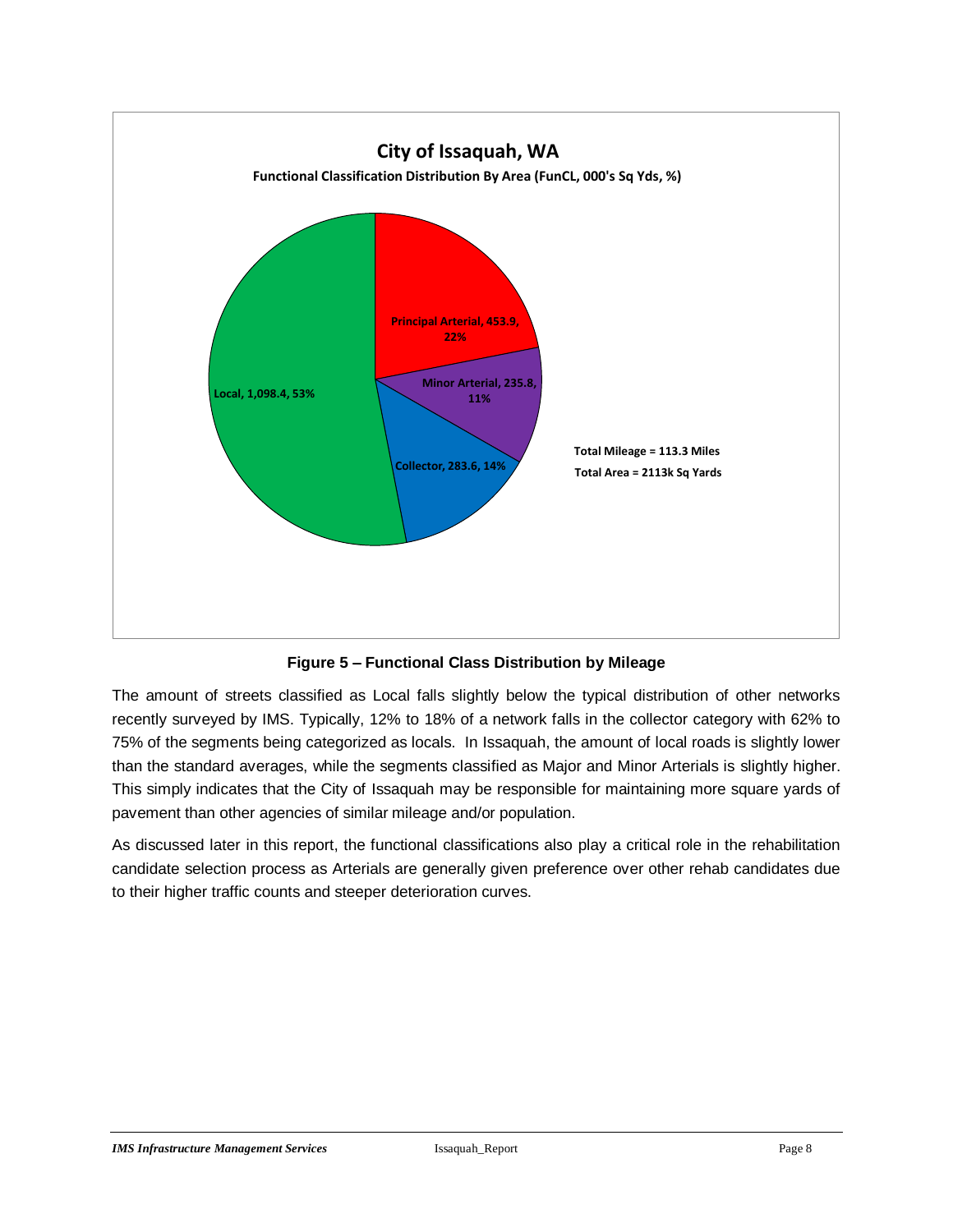The following figure (**Figure 6**) highlights the functional classifications used for the Issaquah roadway network. An electronic version of this map is appended to this report.



**Figure 6 – Issaquah Functional Classification Designation**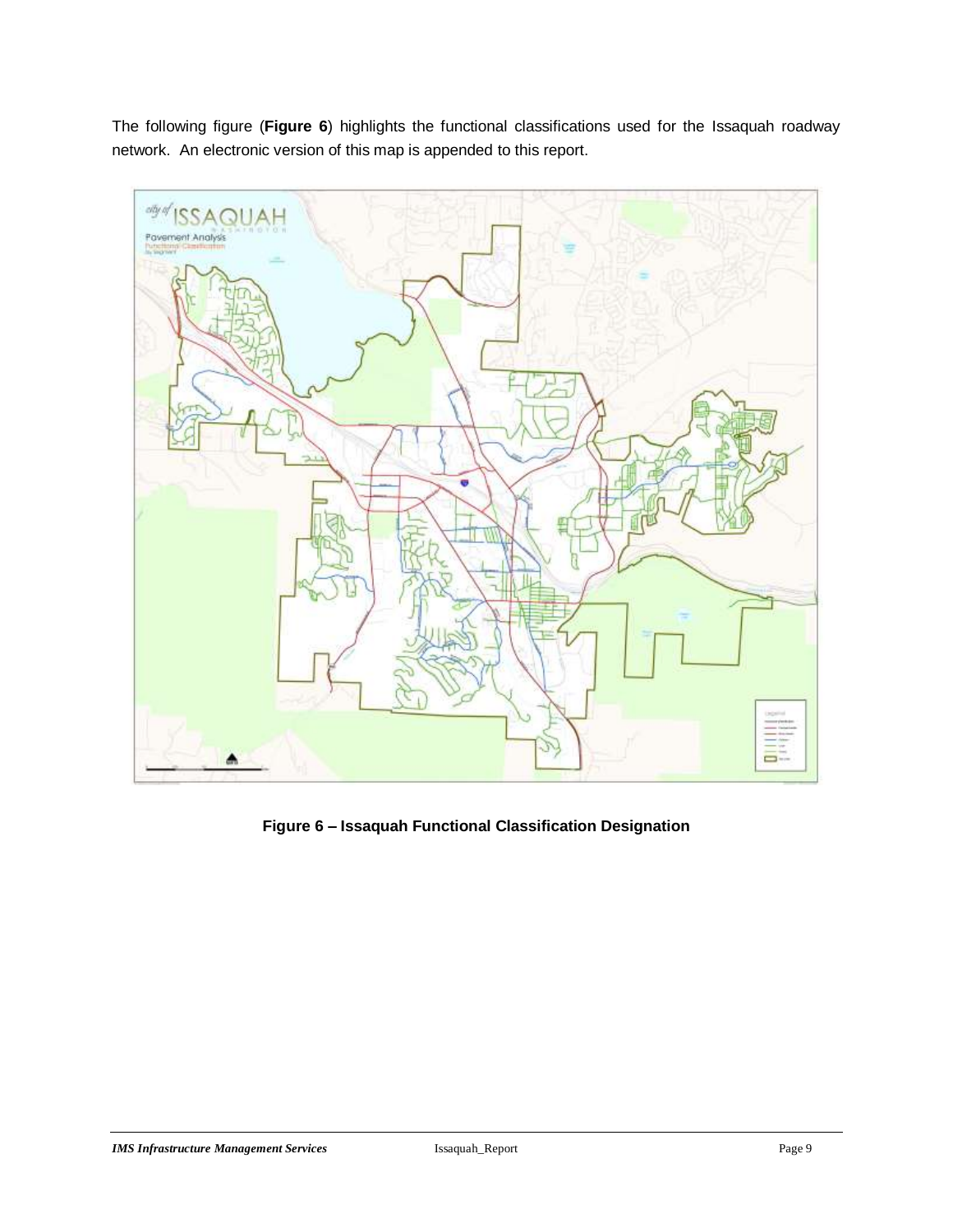#### <span id="page-13-0"></span>**3.2 ASSEMBLY OF DATA INTO PROJECTS**

Issaquah's Geographic Information System (GIS) was used as the basis for segmenting the roadway network on a block-by-block basis. Each segment was assigned a unique identifier referred to as a GISID, establishing a one-to-one relationship between the GIS and the street inventory. The segments form the basic building block of the pavement management system and are where all attribute and condition data are stored.

The centerline segments were aggregated together within the pavement management system to form logical projects that the analysis and rehabilitation program are developed against.

- Arterial projects run from major intersection to major intersection up to 1 mile in length.
- Similar to arterials, collector streets within a neighborhood were aggregated together to form a single project where practical.
- Local streets along a homogenous route were aggregated together along with adjacent side streets to form a small neighborhood based approach.

Segments were joined only when the pavement condition and functional classification were homogeneous in nature such that when joined they have a relatively uniform condition that may be rehabilitated using a single strategy.

The following figure (**Figure 7**) highlights the projects, used for the analysis. An electronic version of this map is appended to this report.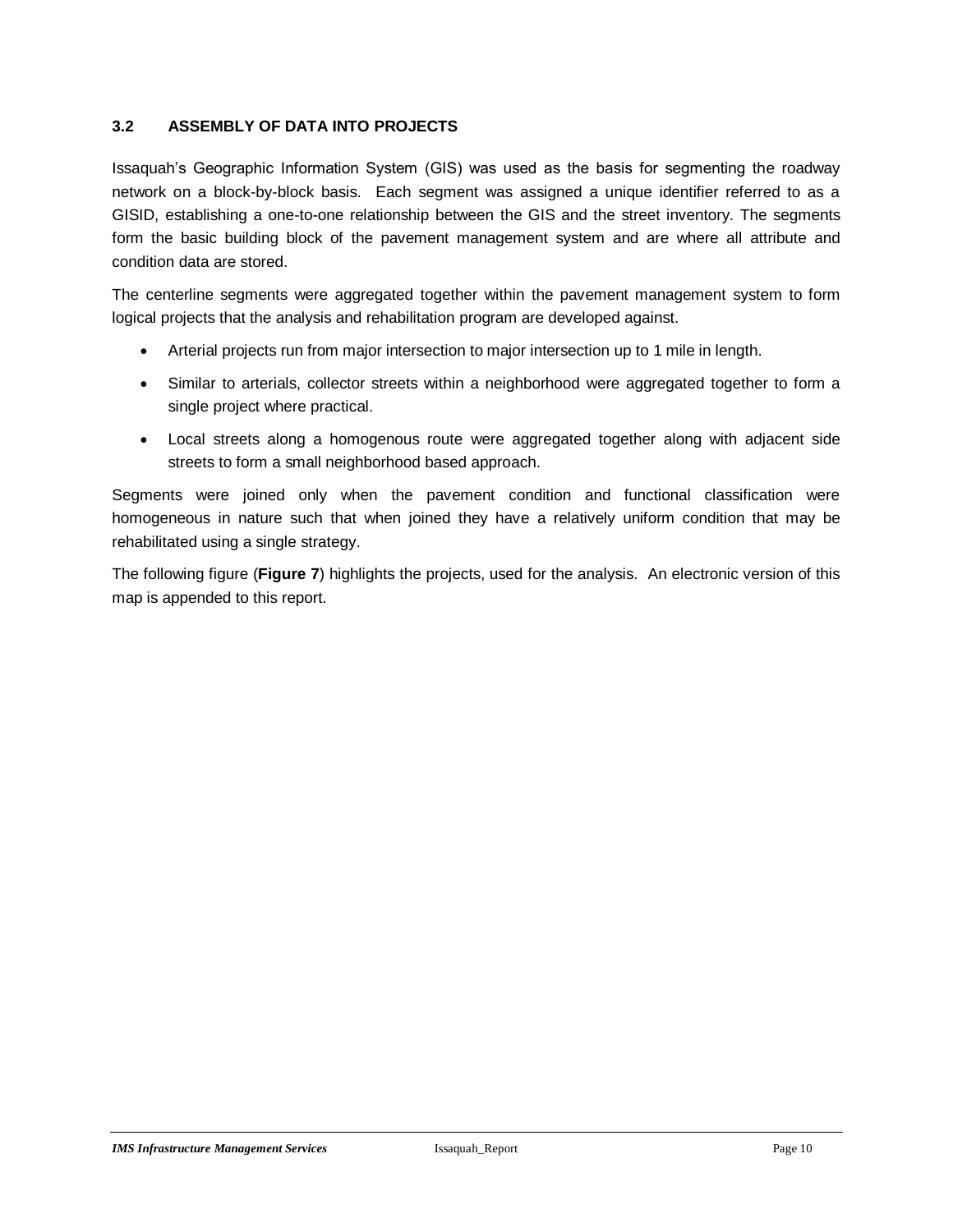

**Figure 7 – Issaquah Assembled Projects**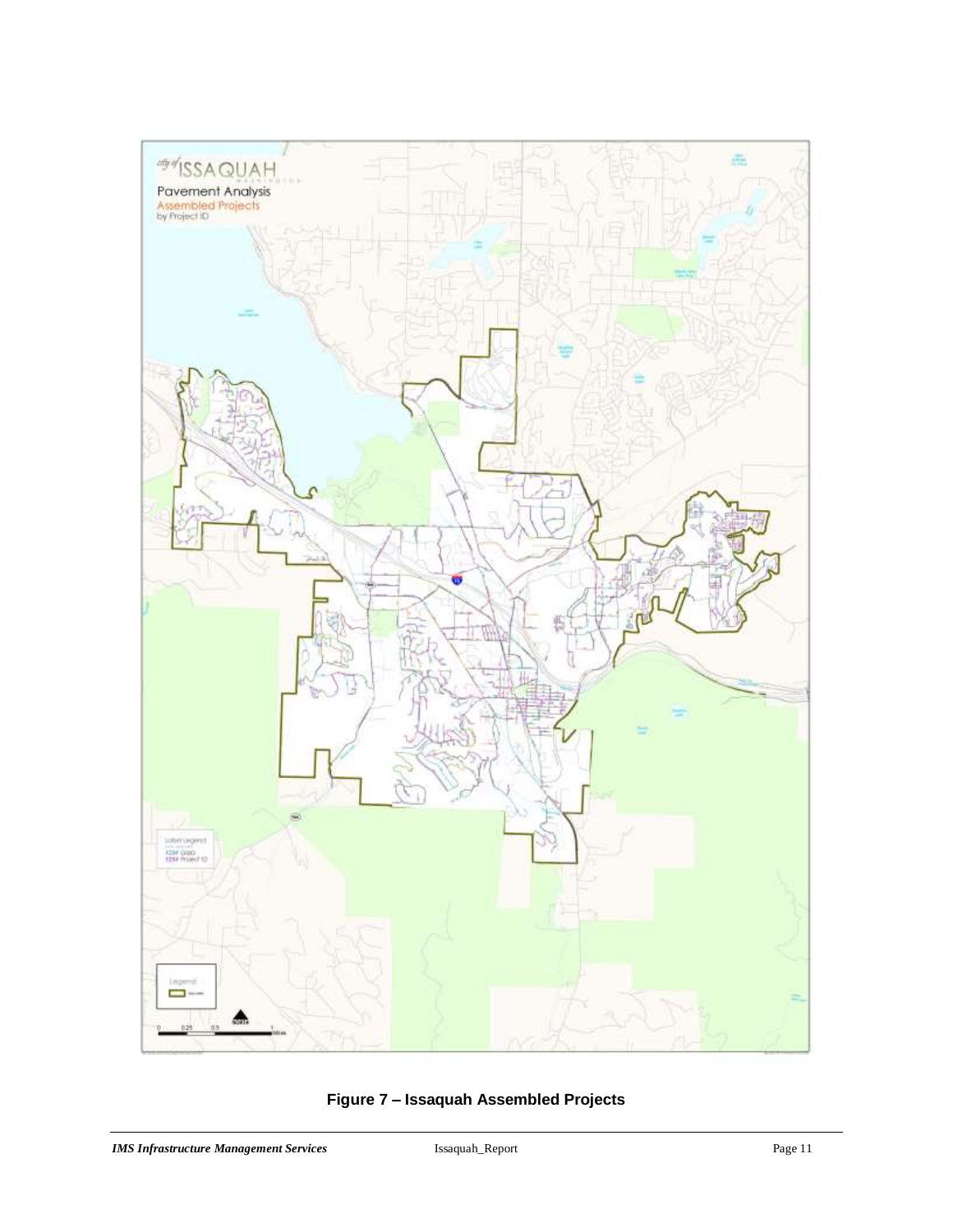#### <span id="page-15-0"></span>**3.3 FIELD SURVEY METHODOLOGY**

Following a set of predefined assessment protocols matching the pavement management software (ASTM D6433), a specialized piece of survey equipment – referred to as a Laser Road Surface Tester (Laser RST, pictured on page 5) – is used to collect observations on the condition of the pavement surface, as well as collect high definition digital imagery and spatial coordinate information. The Laser RST surveys each local street from end to end in a single pass, while all other roadway classifications are completed in two passes.

Key pavement condition data elements collected by the Laser RST include:

**Surface Distress Index** – The Laser RST collects surface distress observations based on the extent and severity of distresses encountered along the length of the roadway following ASTM D6433 protocols for asphalt and concrete pavements. The surface distress condition (cracking, potholes, raveling, and the like) is considered by the traveling public to be the most important aspect in assessing the overall pavement condition.

Presented on a 0 to 100 scale, the Surface Distress Index (SDI) is an aggregation of the observed pavement defects. Within the SDI, not all distresses are weighted equally. Certain load associated distresses (caused by traffic loading), such as rutting or alligator cracking on asphalt streets, or divided slab on concrete streets, have a much higher impact on the surface distress index than non-load associated distresses such as raveling or patching. Even at low extents and moderate severity – less than 10% of the total area – load associated distresses can drop the SDI considerably. ASTM D6433 also has algorithms within it to correct for multiple or overlapping distresses within a segment.

For this project, extent and severity observations were collected, processed, and loaded into the pavement management software. Within the software, the following distresses, listed in order from greatest to lowest impact, are presented as a 0 to 10 rating for review and reporting:

- Alligator Cracking Alligator cracking is quantified by the severity of the failure and number of square feet. Even at low extents, this can have a large impact on the condition score as this distress represents a failure of the underlying base materials.
- Wheel Path Rutting Starting at a minimum depth of  $\frac{1}{4}$  inch, wheel path ruts are quantified by their depth and the number of square feet encountered. Like alligator cracking, low densities of rutting can have a large impact on the final condition score.
- Longitudinal, Transverse, Block (Map), and Edge Cracks These are quantified by their length and width. Longitudinal cracks that intertwine are the start of alligator cracking.
- Patching Patching is quantified by the extent and quality of patches. When the majority of a roadway surface is covered by a patch, such as a large utility replacement, the rating of the patch is minimized. All potholes are rated as patches.
- Distortions All uneven pavement surfaces, such as depressions, bumps, sags, swells, heaves, and corrugations, are included as distortions and are quantified by the severity and extent of the affected area.
- Raveling Raveling is the loss of fine aggregate materials on the pavement surface and is measured by the severity and number of square feet affected.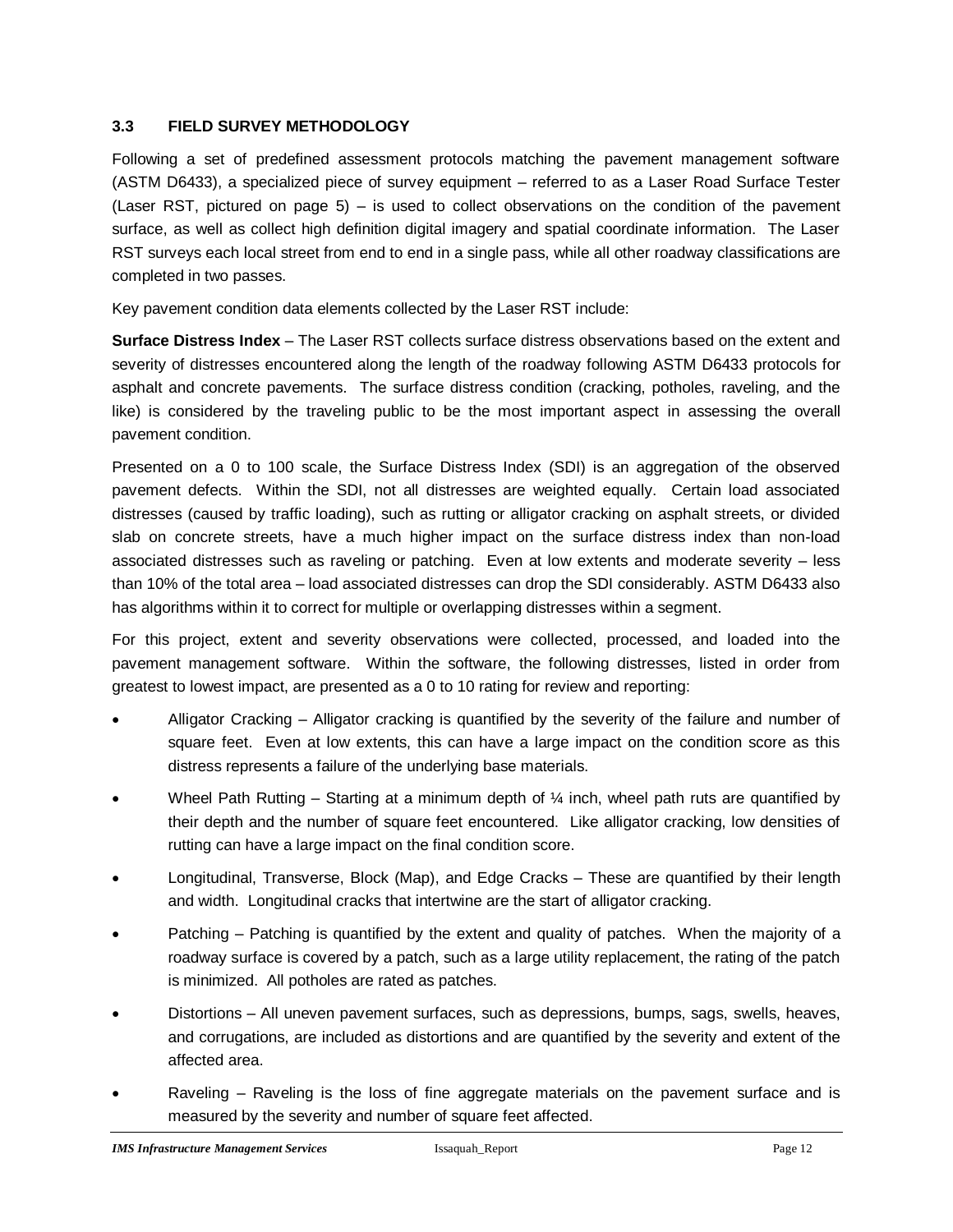- Bleeding Bleeding is the presence of free asphalt on the roadway surface caused by too much asphalt in the pavement or insufficient voids in the matrix. The result is a pavement surface with low skid resistance and is measured by the amount and severity of the area.
- Similar distresses were collected for concrete streets including divided slab, corner breaks, joint spalling, faulting, polished aggregate, and scaling.

**Roughness Index** – Roughness is recorded following the industry standard "International Roughness Index" (IRI), a measure of the change in elevation over a distance expressed as a slope and reported in millimeters/meter. The IRI value is converted to a 0 to 100 score and reported as the Roughness Index (RI) as follows:

$$
RI = (11 - 3.5 \times \ln(\text{IRI})) \times 10
$$

ln(IRI) is the natural logarithm of IRI.

In common terms, a newer street would generally have a Roughness Index above 85, while one due for an overlay would be in the range 40 to 70. Failed streets typically have roughness values below 40.

**Structural Index** *–* The full street network was tested for structural adequacy using a Dynaflect deflectometer device. (Pictured Below) The field data is then compared to what loads the road is expected to carry as well as used to develop a layer analysis to evaluate if the base materials and pavement structure are working as a single unit. The final result is a single 0 to 100 index value. Scores above a 75 indicate the pavement is structurally adequate, between a 45 and 75 indicate additional structure is required, and those below a 45 generally require replacement.

**Pavement Condition Index (PCI)** – Following our field surveys, the condition data is assembled to create a single score representing the overall condition of the pavement. The Pavement Condition Index (PCI) is calculated as follows:

(arterials & collectors ) **PCI** = 25% Roughness Index +25% Structural Index + 50% Surface Distress Index

(locals) **PCI** = 33% Roughness Index + 66% Surface Distress Index

Development of the pavement management plan and budgets were completed using Issaquah - specific rehabilitation strategies, unit rates, priorities, and pavement performance curves. The process was iterative in its attempt to obtain the greatest efficiency and cost benefit.